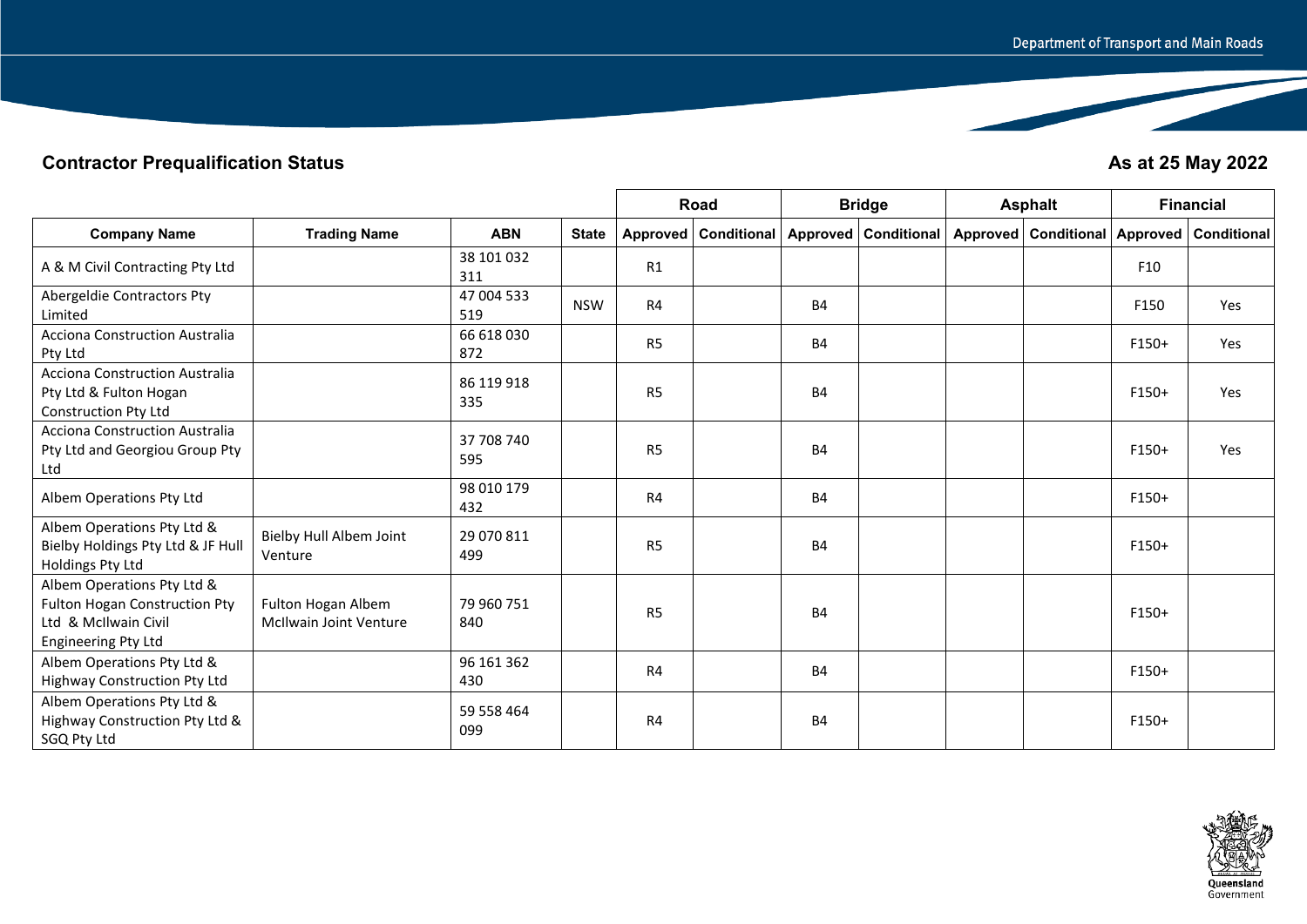|                                                                                   |                          |                   |              |                | Road                   |                | <b>Bridge</b>        |    | <b>Asphalt</b>                |                 | <b>Financial</b> |
|-----------------------------------------------------------------------------------|--------------------------|-------------------|--------------|----------------|------------------------|----------------|----------------------|----|-------------------------------|-----------------|------------------|
| <b>Company Name</b>                                                               | <b>Trading Name</b>      | <b>ABN</b>        | <b>State</b> |                | Approved   Conditional |                | Approved Conditional |    | Approved Conditional Approved |                 | Conditional      |
| Albem Operations Pty Ltd &<br>McIlwain Civil Engineering Pty<br>Ltd & SGQ Pty Ltd | SMA Infrastructure       | 19 940 455<br>206 |              | R <sub>5</sub> |                        | <b>B4</b>      |                      |    |                               | $F150+$         | Yes              |
| Albem Operations Pty Ltd and<br>SGQ Pty Ltd                                       |                          | 54 251 805<br>680 |              | R <sub>4</sub> |                        | <b>B4</b>      |                      |    |                               | $F150+$         |                  |
| Alder Constructions Pty Ltd                                                       |                          | 31 106 657<br>470 |              | R <sub>2</sub> |                        | <b>B2</b>      |                      |    |                               | F10             |                  |
| Alexanderson Earthmover Pty<br>Ltd                                                | AE Group Civil & Mining  | 98 100 496<br>937 |              | R <sub>3</sub> |                        | <b>B2</b>      |                      |    |                               | F <sub>20</sub> |                  |
| AllenCon Pty Ltd                                                                  |                          | 87 117 278<br>047 |              | R2             |                        | <b>B2</b>      |                      |    |                               | F10             |                  |
| Allen's Asphalt Pty Ltd                                                           |                          | 49 103 076<br>508 |              | R1             |                        |                |                      | A4 | Yes                           | $F150+$         | Yes              |
| Allpave Asphalt Services Pty Ltd                                                  |                          | 44 088 380<br>769 |              |                |                        |                |                      | A1 | Yes                           | F <sub>2</sub>  |                  |
| Allroads CPM Joint Venture                                                        |                          | 88 929 935<br>803 |              | R <sub>3</sub> |                        | B <sub>3</sub> |                      |    |                               | F <sub>25</sub> |                  |
| Allroads Pty Ltd                                                                  |                          | 42 142 378<br>514 |              | R4             |                        | <b>B2</b>      |                      | A2 |                               | F <sub>25</sub> |                  |
| Antoun Civil Engineering (Aust)<br>Pty Ltd                                        |                          | 43 069 443<br>769 | <b>NSW</b>   | R <sub>3</sub> |                        | <b>B2</b>      |                      |    |                               | F <sub>20</sub> |                  |
| APV Contracting Pty Ltd                                                           |                          | 29 169 579<br>104 |              | R1             | Yes                    |                |                      |    |                               | F <sub>5</sub>  |                  |
| Aramira Civil Engineering Pty<br>Ltd                                              |                          | 47 123 138<br>590 |              | R4             |                        | B <sub>3</sub> |                      |    |                               | F50             |                  |
| Ark Construction Group Pty Ltd                                                    |                          | 80 112 094<br>372 |              | R2             |                        | B <sub>3</sub> |                      |    |                               | F10             |                  |
| Austek Asphalt Services Pty Ltd                                                   |                          | 59 158 696<br>505 |              |                |                        |                |                      | A4 | <b>Yes</b>                    | F <sub>25</sub> |                  |
| Australian Marine & Civil Pty<br>Ltd                                              | <b>Australian Marine</b> | 66 601 876<br>680 |              | R1             |                        | <b>B1</b>      |                      |    |                               | F10             |                  |
| B & L Civil Pty Ltd                                                               |                          | 94 166 206<br>944 |              | R1             | Yes                    |                |                      |    |                               | F20             |                  |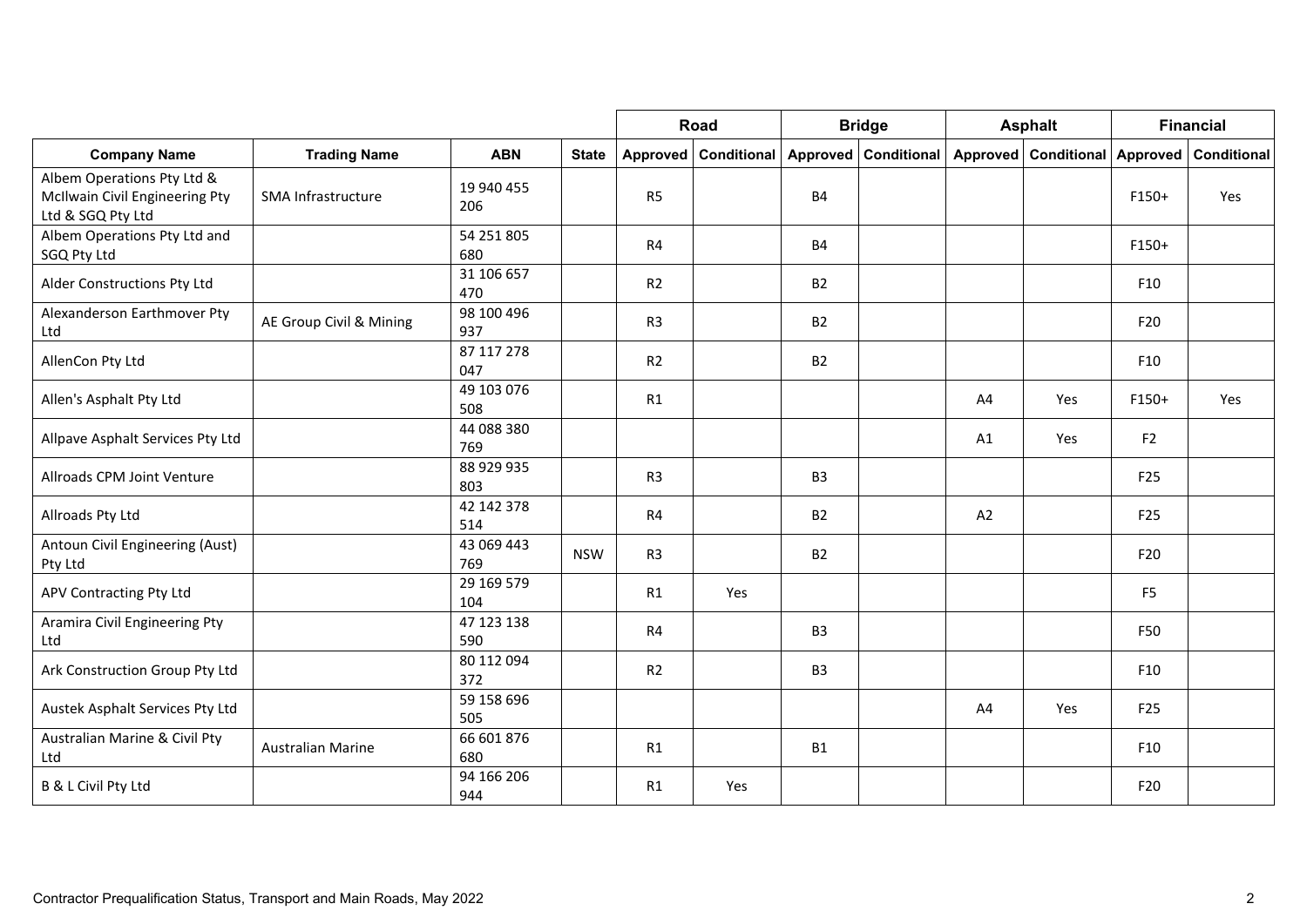|                                                                                         |                                          |                   |              |                | Road                   |                | <b>Bridge</b>        |    | <b>Asphalt</b>       |                 | <b>Financial</b>   |
|-----------------------------------------------------------------------------------------|------------------------------------------|-------------------|--------------|----------------|------------------------|----------------|----------------------|----|----------------------|-----------------|--------------------|
| <b>Company Name</b>                                                                     | <b>Trading Name</b>                      | <b>ABN</b>        | <b>State</b> |                | Approved   Conditional |                | Approved Conditional |    | Approved Conditional | <b>Approved</b> | <b>Conditional</b> |
| Bama Civil Pty Ltd                                                                      |                                          | 70 618 981<br>490 |              | R <sub>2</sub> |                        | <b>B2</b>      |                      |    |                      | F <sub>5</sub>  |                    |
| BAMA Civil Pty Ltd & Downer<br>EDI Works Pty Ltd                                        |                                          | 38 467 489<br>212 |              | R <sub>5</sub> |                        | B <sub>3</sub> |                      |    |                      | F150+           | Yes                |
| <b>Barcaldine Regional Council</b>                                                      |                                          | 36 154 302<br>599 |              | R <sub>2</sub> |                        | <b>B1</b>      |                      |    |                      |                 |                    |
| <b>BDA Infrastructure Pty Ltd</b>                                                       | <b>Black Diamond Asphalt</b>             | 66 639 585<br>069 |              |                |                        |                |                      | A1 | Yes                  | F1              |                    |
| <b>Bellequip Pty Ltd</b>                                                                | <b>Bellequip Civil Contractors</b>       | 12 606 226<br>073 |              | R <sub>3</sub> |                        | <b>B2</b>      |                      |    |                      | F25             |                    |
| <b>Bellwether Contractors Pty Ltd</b>                                                   | <b>Bellwether Contractors Pty</b><br>Ltd | 57 151 250<br>047 |              | R <sub>2</sub> |                        | <b>B2</b>      |                      |    |                      | F <sub>10</sub> |                    |
| <b>Bielby BMD Joint Venture</b>                                                         |                                          | 98 969 730<br>775 |              | R <sub>5</sub> |                        | <b>B4</b>      |                      |    |                      | $F150+$         |                    |
| <b>Bielby Holdings Pty Ltd</b>                                                          |                                          | 36 052 188<br>600 |              | R <sub>5</sub> |                        | <b>B4</b>      |                      |    |                      | $F150+$         |                    |
| Bielby Holdings Pty Ltd & Brady<br>Marine & Civil Pty Ltd & JF Hull<br>Holdings Pty Ltd | Bielby Hull Brady Joint<br>Venture       | 36 463 574<br>127 |              | R <sub>5</sub> |                        | <b>B4</b>      |                      |    |                      | $F150+$         |                    |
| Bielby Holdings Pty Ltd &<br>Seymour Whyte Constructions<br>Pty Ltd                     | Bielby Seymour Whyte Joint<br>Venture    | 64 477 980<br>481 |              | R <sub>5</sub> |                        | <b>B4</b>      |                      |    |                      | $F150+$         |                    |
| <b>Bielby Hull Joint Venture</b>                                                        |                                          | 88 191 703<br>417 |              | R <sub>5</sub> |                        | <b>B4</b>      |                      |    |                      | $F150+$         |                    |
| BK Hire Pty Ltd                                                                         | <b>BK Civil Group</b>                    | 99 153 715<br>578 |              | R <sub>2</sub> |                        | <b>B1</b>      |                      |    |                      | F <sub>2</sub>  |                    |
| <b>Black Cat Civil Pty Ltd</b>                                                          |                                          | 22 156 125<br>307 |              | R2             |                        | <b>B2</b>      |                      |    |                      | F75             |                    |
| Black Cat Civil Pty Ltd and Civlec<br>Pty Ltd                                           | <b>GRC Black Cat JV</b>                  | 33 175 659<br>214 |              | R <sub>3</sub> |                        | <b>B2</b>      |                      |    |                      | F75             |                    |
| <b>BMD Constructions Pty Limited</b>                                                    |                                          | 59 010 126<br>100 |              | R <sub>5</sub> |                        | <b>B4</b>      |                      |    |                      | F150+           |                    |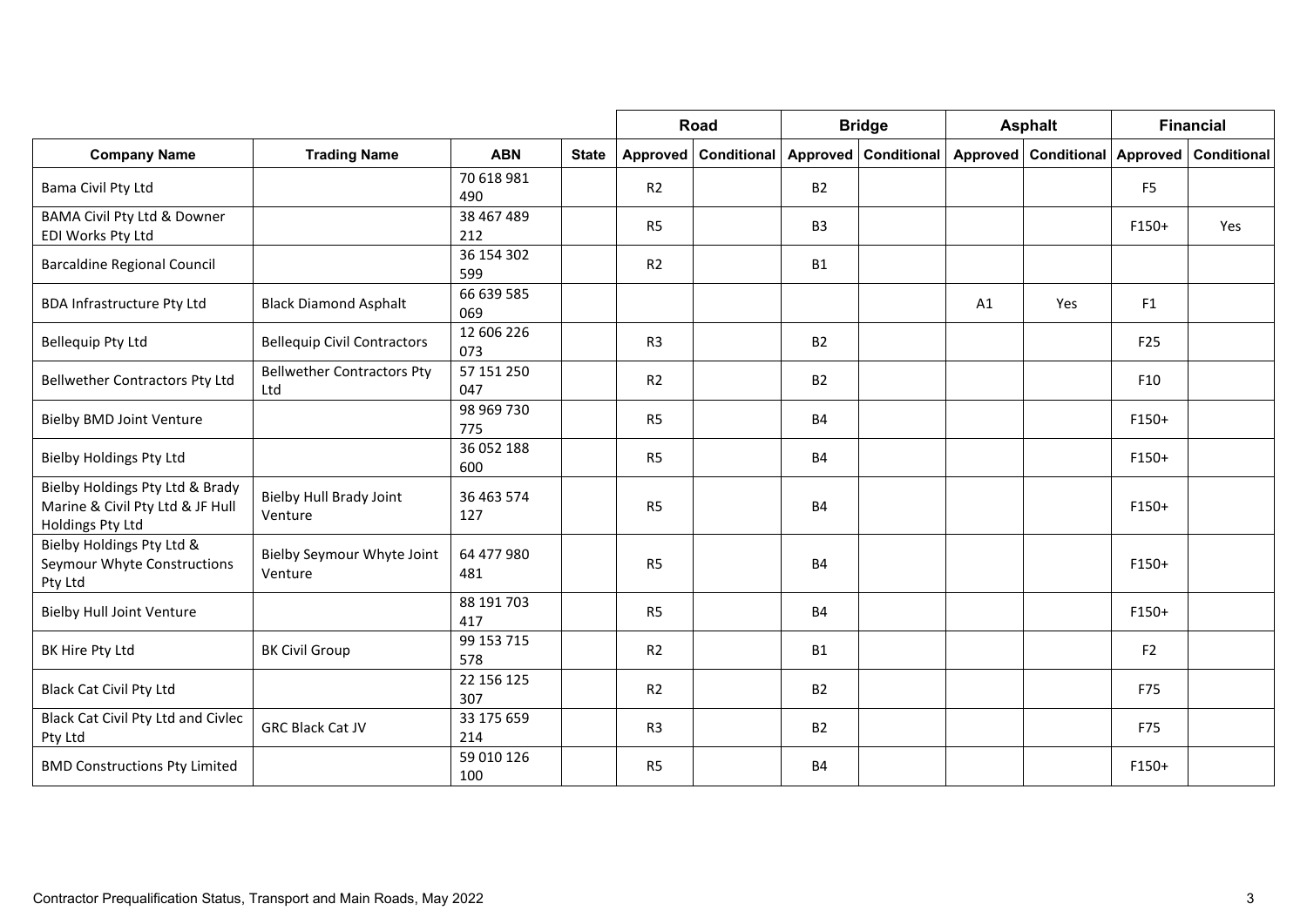|                                                                                                        |                               |                   |              |                | Road                 |           | <b>Bridge</b>      |          | <b>Asphalt</b>     |                 | <b>Financial</b> |
|--------------------------------------------------------------------------------------------------------|-------------------------------|-------------------|--------------|----------------|----------------------|-----------|--------------------|----------|--------------------|-----------------|------------------|
| <b>Company Name</b>                                                                                    | <b>Trading Name</b>           | <b>ABN</b>        | <b>State</b> |                | Approved Conditional | Approved  | <b>Conditional</b> | Approved | <b>Conditional</b> | Approved        | Conditional      |
| <b>BMD Constructions Pty Limited</b><br>& Fulton Hogan Construction<br>Pty Ltd                         |                               | 27 914 863<br>141 |              | R <sub>5</sub> |                      | <b>B4</b> |                    |          |                    | $F150+$         |                  |
| <b>BMD Constructions Pty Limited</b><br>& Fulton Hogan Construction<br>Pty Ltd & Martinus Rail Pty Ltd |                               | 22 422 161<br>048 |              | R <sub>5</sub> |                      | <b>B4</b> |                    |          |                    | $F150+$         |                  |
| <b>BMD Constructions Pty Limited</b><br>and Vassallo Constructions Pty<br>Ltd                          |                               | 34 305 145<br>230 |              | R <sub>5</sub> |                      | <b>B4</b> |                    |          |                    | $F150+$         |                  |
| <b>BMD. Constructions Pty Limited</b><br>& Georgiou Group Pty Ltd                                      | Georgiou BMD Joint<br>Venture | 20 185 567<br>437 |              | R <sub>5</sub> |                      | <b>B4</b> |                    |          |                    | $F150+$         |                  |
| Boral Resources (Qld) Pty<br>Limited                                                                   | <b>Boral Asphalt</b>          | 46 009 671<br>809 |              | R <sub>2</sub> |                      |           |                    | A4       |                    | $F150+$         |                  |
| Boral Resources (Qld) Pty Ltd &<br>Georgiou Group Pty Ltd                                              |                               | 23 898 305<br>837 |              | <b>R5</b>      |                      | <b>B4</b> |                    |          |                    | $F150+$         |                  |
| <b>Bouygues Construction</b><br>Australia Pty Ltd                                                      |                               | 37 144 013<br>801 | <b>NSW</b>   | R <sub>5</sub> |                      | <b>B4</b> |                    |          |                    | F150+           | Yes              |
| Brady Marine & Civil Pty Ltd                                                                           |                               | 96 147 065<br>843 |              | R <sub>2</sub> |                      | <b>B4</b> |                    |          |                    | F50             |                  |
| Brady Marine & Civil Pty Ltd<br>and Georgiou Group Pty Ltd                                             |                               | 11 429 809<br>505 |              | R <sub>5</sub> |                      | <b>B4</b> |                    |          |                    | F150+           |                  |
| <b>Brisbane City Council</b>                                                                           |                               | 72 002 765<br>795 |              |                |                      |           |                    | A3       | Yes                |                 |                  |
| <b>Burdekin Shire Council</b>                                                                          |                               | 66 393 843<br>289 |              | R1             |                      | <b>B1</b> |                    |          |                    |                 |                  |
| Canstruct Pty Ltd                                                                                      |                               | 27 008 869<br>467 |              | R <sub>2</sub> |                      | <b>B4</b> |                    |          |                    | F150            |                  |
| Carpentaria Shire Council                                                                              |                               | 59 242 797<br>822 |              | R2             |                      | <b>B1</b> |                    |          |                    |                 |                  |
| CASA Engineering (Brisbane) Pty<br>Ltd                                                                 |                               | 28 099 919<br>990 |              | R1             |                      | <b>B2</b> |                    |          |                    | F <sub>25</sub> |                  |
| <b>Charters Towers Regional</b><br>Council                                                             |                               | 67 731 313<br>583 |              | R <sub>2</sub> |                      | <b>B1</b> |                    |          |                    |                 |                  |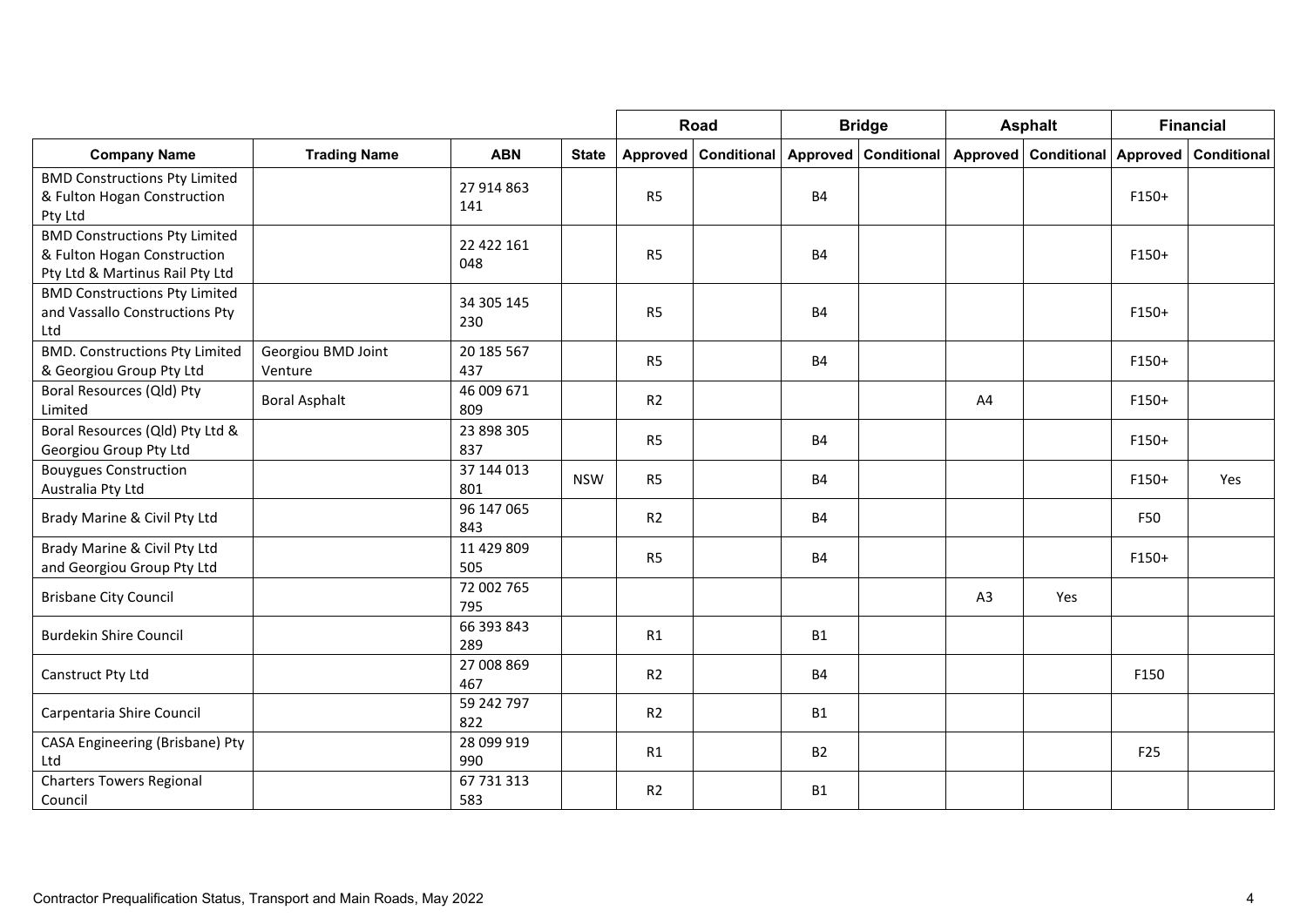|                                                         |                                  |                   |              |                | <b>Road</b>          |                | <b>Bridge</b>        |    | <b>Asphalt</b>                                  |                | <b>Financial</b> |
|---------------------------------------------------------|----------------------------------|-------------------|--------------|----------------|----------------------|----------------|----------------------|----|-------------------------------------------------|----------------|------------------|
| <b>Company Name</b>                                     | <b>Trading Name</b>              | <b>ABN</b>        | <b>State</b> |                | Approved Conditional |                | Approved Conditional |    | Approved   Conditional   Approved   Conditional |                |                  |
| Civcorp Pty Ltd                                         |                                  | 41 115 831<br>564 |              | R <sub>2</sub> |                      | <b>B1</b>      |                      |    |                                                 | F25            |                  |
| Civil Independence Industries<br>Pty Ltd                |                                  | 30 621 542<br>881 |              |                |                      |                |                      | A2 |                                                 | F <sub>5</sub> |                  |
| Civil Mining & Construction Pty<br>Ltd                  | CMC Pty Ltd                      | 18 102 557<br>175 |              | R <sub>5</sub> | Yes                  | <b>B4</b>      | Yes                  |    |                                                 | F75            | Yes              |
| CivilPlus Constructions Pty Ltd                         |                                  | 26 010 438<br>703 |              | R1             |                      | B <sub>3</sub> |                      |    |                                                 | F25            |                  |
| Civlec Pty Ltd                                          | <b>GRC Civil</b>                 | 42 124 935<br>164 |              | R <sub>3</sub> |                      | <b>B1</b>      |                      |    |                                                 | F50            | Yes              |
| Clough Projects Australia Pty<br>Ltd                    |                                  | 26 109 444<br>215 | <b>WA</b>    | R <sub>3</sub> |                      | B <sub>3</sub> |                      |    |                                                 | F150+          | Yes              |
| Colas Queensland Pty Ltd                                |                                  | 91 169 872<br>208 |              |                |                      |                |                      | A4 |                                                 | F150           | Yes              |
| Complex Co. Pty Ltd                                     |                                  | 59 130 697<br>639 | <b>ACT</b>   | R <sub>3</sub> |                      | B <sub>3</sub> |                      |    |                                                 | F50            |                  |
| Coops Drainage & Civil Pty Ltd                          |                                  | 51 068 701<br>397 |              | R <sub>2</sub> |                      | <b>B1</b>      |                      |    |                                                 | F50            |                  |
| <b>CPB Contractors Pty Limited</b>                      |                                  | 98 000 893<br>667 | <b>NSW</b>   | R <sub>5</sub> |                      | <b>B4</b>      |                      |    |                                                 | F150+          | Yes              |
| CPB Contractors Pty Limited &<br>Georgiou Group Pty Ltd |                                  | 60 981 772<br>130 |              | R <sub>5</sub> |                      | <b>B4</b>      |                      |    |                                                 | $F150+$        | Yes              |
| CPB Contractors Pty Ltd and SEE<br>Civil Pty Ltd        | Connect2Coast JV                 | 58 479 129<br>801 |              | R <sub>5</sub> |                      | <b>B4</b>      |                      |    |                                                 | $F150+$        | Yes              |
| CPM Group Pty Ltd                                       | <b>CPM Civil</b>                 | 59 153 135<br>310 |              | R <sub>2</sub> |                      | B <sub>3</sub> |                      |    |                                                 | F15            |                  |
| Cragcorp Pty Ltd                                        | Queensland Bridge & Civil        | 48 077 429<br>960 |              | R <sub>5</sub> |                      | <b>B4</b>      |                      |    |                                                 | F75            |                  |
| Cragcorp Pty Ltd & FKG Civil Pty<br>Ltd                 | Regional Infrastructure<br>Group | 74 481 906<br>158 |              | R <sub>5</sub> |                      | <b>B4</b>      |                      |    |                                                 | F100           |                  |
| Davbridge Properties Pty Ltd                            | <b>Davbridge Constructions</b>   | 23 065 240<br>002 |              | R <sub>2</sub> |                      | B <sub>3</sub> |                      |    |                                                 | F50            |                  |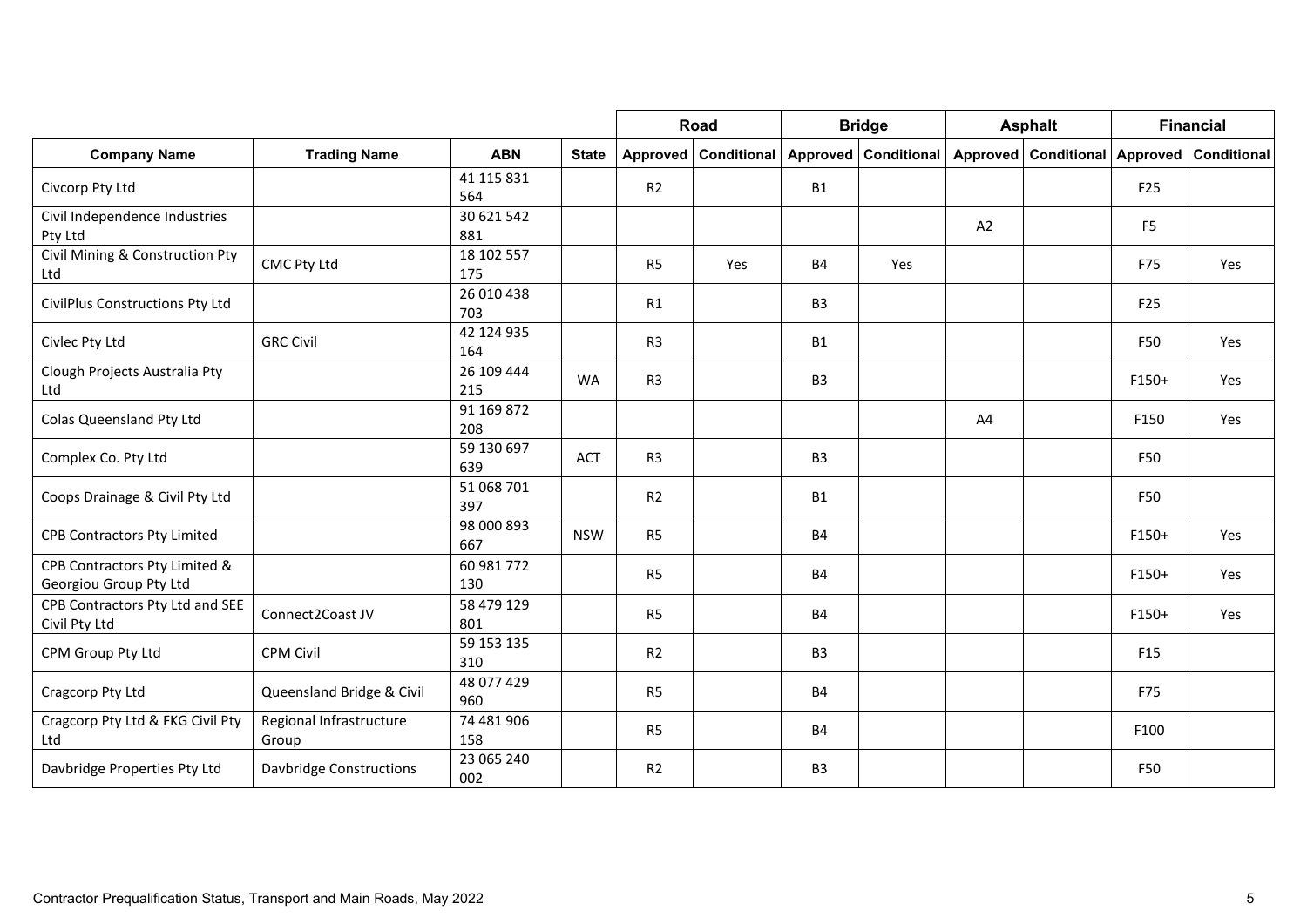|                                                                                     |                                    |                   |              |                | Road                   |                | <b>Bridge</b>      |          | <b>Asphalt</b> |                | <b>Financial</b> |
|-------------------------------------------------------------------------------------|------------------------------------|-------------------|--------------|----------------|------------------------|----------------|--------------------|----------|----------------|----------------|------------------|
| <b>Company Name</b>                                                                 | <b>Trading Name</b>                | <b>ABN</b>        | <b>State</b> |                | Approved   Conditional | Approved       | <b>Conditional</b> | Approved | Conditional    | Approved       | Conditional      |
| Decmil Australia Pty Ltd                                                            |                                    | 58 116 776<br>991 | <b>WA</b>    | R <sub>3</sub> |                        |                |                    |          |                | $F150+$        | Yes              |
| Decmil Southern Pty Ltd                                                             |                                    | 71 005 412<br>466 | <b>VIC</b>   | R <sub>5</sub> |                        | <b>B4</b>      |                    |          |                | $F150+$        | Yes              |
| Decmil Southern Pty Ltd &<br><b>McConnell Dowell Constructors</b><br>(Aust) Pty Ltd |                                    | 88 240 529<br>379 |              | R <sub>5</sub> |                        | <b>B4</b>      |                    |          |                | F150+          | Yes              |
| Decmil Southern Pty Ltd & SEE<br>Civil Pty Ltd                                      | SEEDECJV                           | 63 571 715<br>804 |              | R <sub>5</sub> |                        | <b>B4</b>      |                    |          |                | $F150+$        | Yes              |
| Doval Constructions (Qld) Ltd                                                       |                                    | 75 010 007<br>155 |              | R4             |                        | B <sub>3</sub> |                    |          |                | F100           |                  |
| Downer EDI Works Pty Ltd                                                            |                                    | 66 008 709<br>608 |              | R <sub>5</sub> |                        | <b>B4</b>      |                    | A4       | Yes            | $F150+$        |                  |
| Durack Civil Pty Ltd                                                                |                                    | 35 633 665<br>380 |              | R2             |                        | <b>B2</b>      |                    |          |                | F20            |                  |
| Earthtec Pty Limited                                                                | Earthtec                           | 25 093 558<br>582 |              | R2             |                        | <b>B1</b>      |                    |          |                | F10            |                  |
| Ellen Grove Pty Ltd                                                                 | <b>Sunstate Civil Construction</b> | 24 631 468<br>669 |              | R2             |                        | <b>B1</b>      |                    |          |                | F <sub>5</sub> |                  |
| Ellis Stabilising Pty Ltd                                                           |                                    | 96 144 885<br>334 |              | R1             |                        |                |                    |          |                | F1             |                  |
| <b>Enviropacific Services Limited</b>                                               |                                    | 43 111 372<br>064 | <b>NSW</b>   | R2             |                        |                |                    |          |                | F75            |                  |
| <b>Epoca Constructions Pty Ltd</b>                                                  |                                    | 66 009 855<br>332 |              | R2             |                        | <b>B2</b>      |                    |          |                | F20            |                  |
| Ertech (Queensland) Pty Ltd                                                         |                                    | 86 009 914<br>541 |              | R4             | Yes                    | <b>B4</b>      | Yes                |          |                | $F150+$        | Yes              |
| Ertech Pty Ltd                                                                      | Ertech                             | 46 094 416<br>887 | <b>WA</b>    | R4             |                        | <b>B2</b>      |                    |          |                | $F150+$        | Yes              |
| <b>Etheridge Shire Council</b>                                                      |                                    | 57 665 238<br>857 |              | R2             |                        | <b>B1</b>      |                    |          |                |                |                  |
| <b>Exact Civil Construction Pty Ltd</b>                                             |                                    | 20 601 049<br>889 |              | R <sub>2</sub> |                        | <b>B1</b>      |                    |          |                | F25            |                  |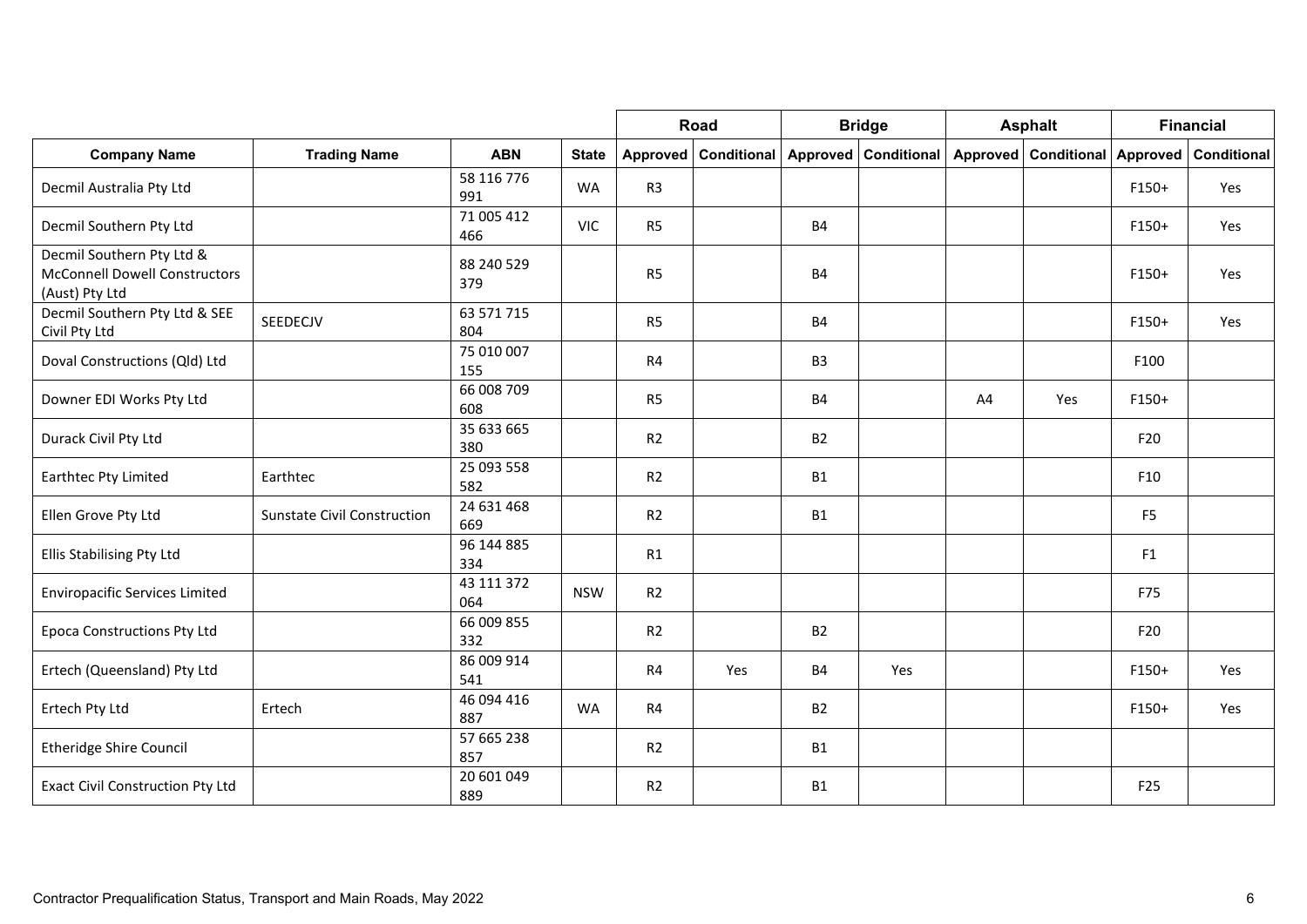|                                                                                                            |                                             |                   |              |                | Road                   |                | <b>Bridge</b>          |    | <b>Asphalt</b>       |                 | <b>Financial</b> |
|------------------------------------------------------------------------------------------------------------|---------------------------------------------|-------------------|--------------|----------------|------------------------|----------------|------------------------|----|----------------------|-----------------|------------------|
| <b>Company Name</b>                                                                                        | <b>Trading Name</b>                         | <b>ABN</b>        | <b>State</b> |                | Approved   Conditional |                | Approved   Conditional |    | Approved Conditional | Approved        | Conditional      |
| <b>Exact Contracting Pty Ltd</b>                                                                           |                                             | 24 607 096<br>515 | <b>SA</b>    | R <sub>2</sub> |                        | <b>B1</b>      |                        |    |                      | F75             |                  |
| Fenworx Pty Ltd                                                                                            | Newpave Asphalt                             | 97 163 872<br>106 | <b>NSW</b>   | R1             |                        |                |                        |    |                      | F <sub>25</sub> |                  |
| <b>Ferrovial Construction</b><br>(Australia) Pty Ltd                                                       |                                             | 98 150 820<br>116 | <b>NSW</b>   | R <sub>5</sub> |                        | <b>B4</b>      |                        |    |                      | F150+           | Yes              |
| FGF Bitumen Pty Ltd                                                                                        |                                             | 53 108 511<br>637 |              |                |                        |                |                        | A2 |                      | F50             |                  |
| FGF Developments Pty Ltd                                                                                   |                                             | 67 102 951<br>039 |              | R <sub>3</sub> |                        | <b>B1</b>      |                        |    |                      | F75             |                  |
| <b>Fitzgerald Constructions</b><br>Australia Pty Ltd                                                       |                                             | 11 087 331<br>164 | <b>VIC</b>   | R <sub>2</sub> |                        | <b>B4</b>      |                        |    |                      | F75             |                  |
| FKG Civil Pty Ltd                                                                                          |                                             | 65 123 436<br>751 |              | R4             | Yes                    | <b>B2</b>      | Yes                    |    |                      | F100            |                  |
| <b>Flinders Shire Council</b>                                                                              |                                             | 24 420 911<br>643 |              | R2             |                        | <b>B1</b>      |                        |    |                      |                 |                  |
| Freyssinet Australia Pty Ltd                                                                               |                                             | 15 002 617<br>736 | <b>NSW</b>   |                |                        | <b>B4</b>      |                        |    |                      | F25             |                  |
| <b>Fulton Hogan Construction Pty</b><br>Ltd                                                                |                                             | 46 010 240<br>758 | <b>VIC</b>   | R <sub>5</sub> |                        | <b>B4</b>      |                        |    |                      | F150+           |                  |
| Fulton Hogan Construction Pty<br>Ltd & JF Hull Holdings Pty Ltd &<br>McIlwain Civil Engineering Pty<br>Ltd | Fulton Hogan Hull McIlwain<br>Joint Venture | 47 819 643<br>583 |              | R <sub>5</sub> |                        | <b>B4</b>      |                        |    |                      | F150+           |                  |
| <b>Fulton Hogan Construction Pty</b><br>Ltd & Watpac Construction Pty<br>Ltd                               | Fulton Hogan BESIX Watpac<br>JV             | 48 289 864<br>033 |              | R <sub>5</sub> |                        | <b>B4</b>      |                        |    |                      | F150+           |                  |
| <b>Fulton Hogan Construction Pty</b><br>Ltd and Seymour Whyte<br>Constructions Pty Ltd                     | Fulton Hogan Seymour<br>Whyte JV            | 23 446 040<br>210 |              | <b>R5</b>      |                        | <b>B4</b>      |                        |    |                      | F150+           |                  |
| Fulton Hogan Industries Pty Ltd                                                                            |                                             | 54 000 538<br>689 |              |                |                        |                |                        | A4 |                      | F150+           |                  |
| Fulton Hogan Industries Pty Ltd                                                                            |                                             | 54 000 538<br>689 | <b>VIC</b>   | R <sub>3</sub> |                        | B <sub>3</sub> |                        |    |                      | F150+           |                  |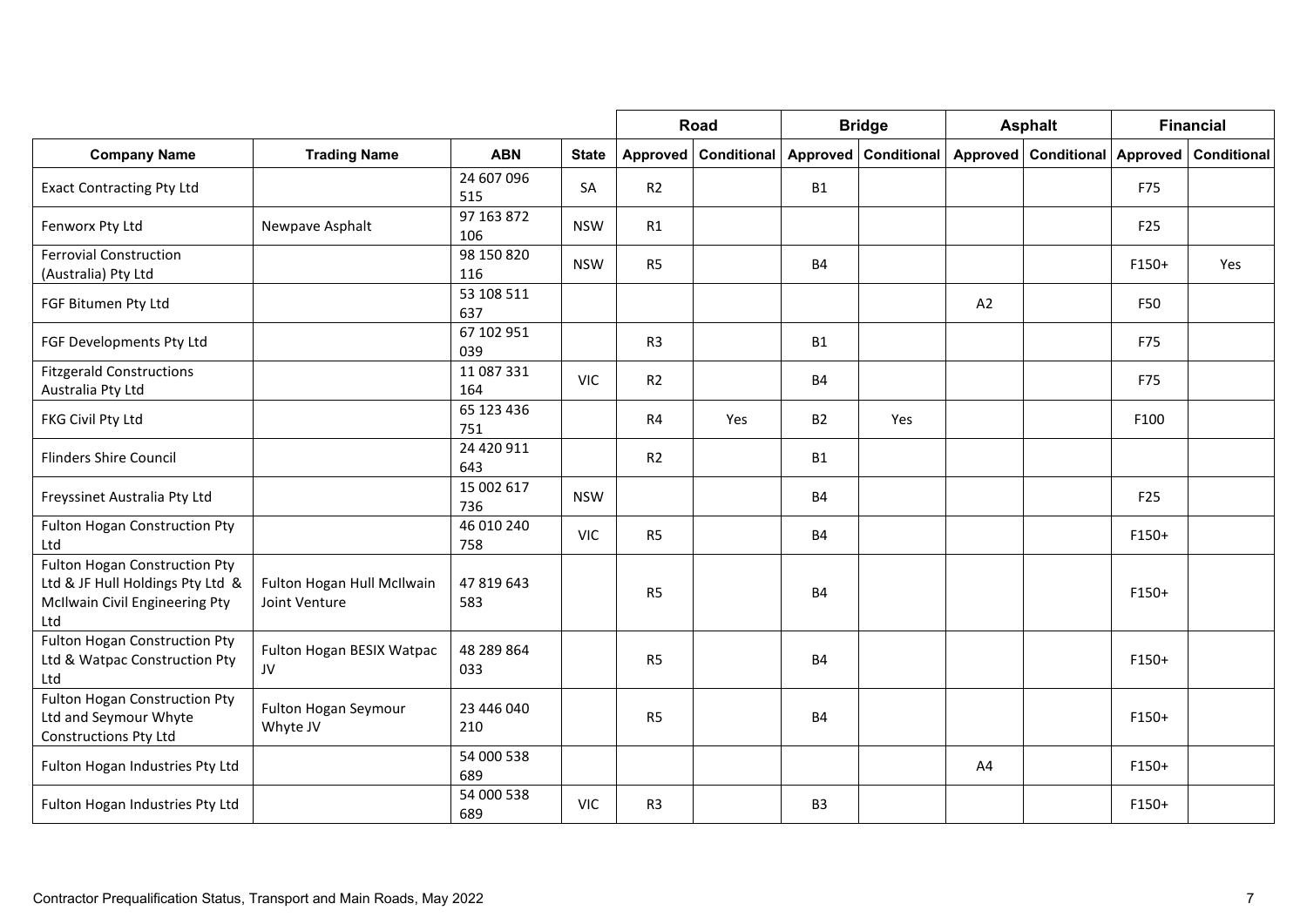|                                                                         |                                                           |                   |              |                | Road                 |                | <b>Bridge</b>        |                 | <b>Asphalt</b>              |                 | <b>Financial</b> |
|-------------------------------------------------------------------------|-----------------------------------------------------------|-------------------|--------------|----------------|----------------------|----------------|----------------------|-----------------|-----------------------------|-----------------|------------------|
| <b>Company Name</b>                                                     | <b>Trading Name</b>                                       | <b>ABN</b>        | <b>State</b> |                | Approved Conditional |                | Approved Conditional | <b>Approved</b> | <b>Conditional Approved</b> |                 | Conditional      |
| G & H Plant Hire Pty Ltd                                                | G & H Civil Contractors                                   | 41 143 016<br>773 |              | R <sub>2</sub> |                      | <b>B1</b>      |                      |                 |                             | F <sub>15</sub> |                  |
| G & R Brown & Sons Pty Ltd                                              | <b>Brown Contractors</b>                                  | 33 154 911<br>609 |              | R <sub>3</sub> |                      | <b>B2</b>      |                      |                 |                             | F <sub>15</sub> |                  |
| Gamuda Berhad                                                           | Gamuda (Australia) Branch                                 | 27 632 738<br>768 | <b>NSW</b>   | R <sub>5</sub> |                      | <b>B4</b>      |                      |                 |                             | $F150+$         |                  |
| Garli Pty Ltd                                                           |                                                           | 66 625 728<br>761 | <b>WA</b>    | R1             |                      | <b>B1</b>      |                      |                 |                             | F <sub>2</sub>  |                  |
| <b>GCE Contractors Pty Ltd</b>                                          |                                                           | 25 163 406<br>853 |              | R1             |                      | <b>B1</b>      |                      |                 |                             | F <sub>5</sub>  |                  |
| Georgiou Group Pty Ltd                                                  |                                                           | 82 073 851<br>948 | <b>WA</b>    | R <sub>5</sub> |                      | <b>B4</b>      |                      |                 |                             | $F150+$         |                  |
| Georgiou Group Pty Ltd &<br>Koppens Developments Pty Ltd                |                                                           | 23 234 878<br>431 |              | R <sub>5</sub> |                      | <b>B4</b>      |                      |                 |                             | $F150+$         |                  |
| Ghella Pty Ltd                                                          |                                                           | 85 142 392<br>461 |              | R <sub>5</sub> |                      | <b>B4</b>      |                      |                 |                             | $F150+$         | Yes              |
| <b>Golding Contractors Pty Ltd</b>                                      |                                                           | 88 009 734<br>794 |              | R <sub>5</sub> |                      | <b>B4</b>      |                      |                 |                             | $F150+$         | Yes              |
| Golding Contractors Pty Ltd &<br>John Holland Queensland Pty<br>Ltd     |                                                           | 21 882 545<br>421 |              | R <sub>5</sub> |                      | <b>B4</b>      |                      |                 |                             | F150+           | Yes              |
| Golding Contractors Pty Ltd &<br>Seymour Whyte Constructions<br>Pty Ltd | Seymour Whyte Golding<br><b>Contractors Joint Venture</b> | 29 226 183<br>734 |              | R <sub>5</sub> |                      | <b>B4</b>      |                      |                 |                             | $F150+$         | Yes              |
| GS Engineering & Construction<br>Australia Pty Ltd                      |                                                           | 32 147 919<br>328 | <b>NSW</b>   | R <sub>5</sub> | Yes                  | <b>B4</b>      | Yes                  |                 |                             | $F150+$         | Yes              |
| Hall Contracting Pty Ltd                                                |                                                           | 55 009 786<br>065 |              | R <sub>3</sub> |                      | <b>B2</b>      |                      |                 |                             | $F150+$         |                  |
| Hanlon Industries Pty Ltd                                               |                                                           | 59 144 623<br>969 | <b>VIC</b>   |                |                      | <b>B1</b>      |                      |                 |                             | F20             |                  |
| <b>Haslin Constructions Pty</b><br>Limited                              |                                                           | 85 051 102<br>124 | <b>NSW</b>   | R <sub>4</sub> |                      | B <sub>3</sub> |                      |                 |                             | F25             |                  |
| Hawthorne Civil Pty Ltd                                                 |                                                           | 40 163 856<br>924 |              |                |                      | <b>B1</b>      |                      |                 |                             | F2              |                  |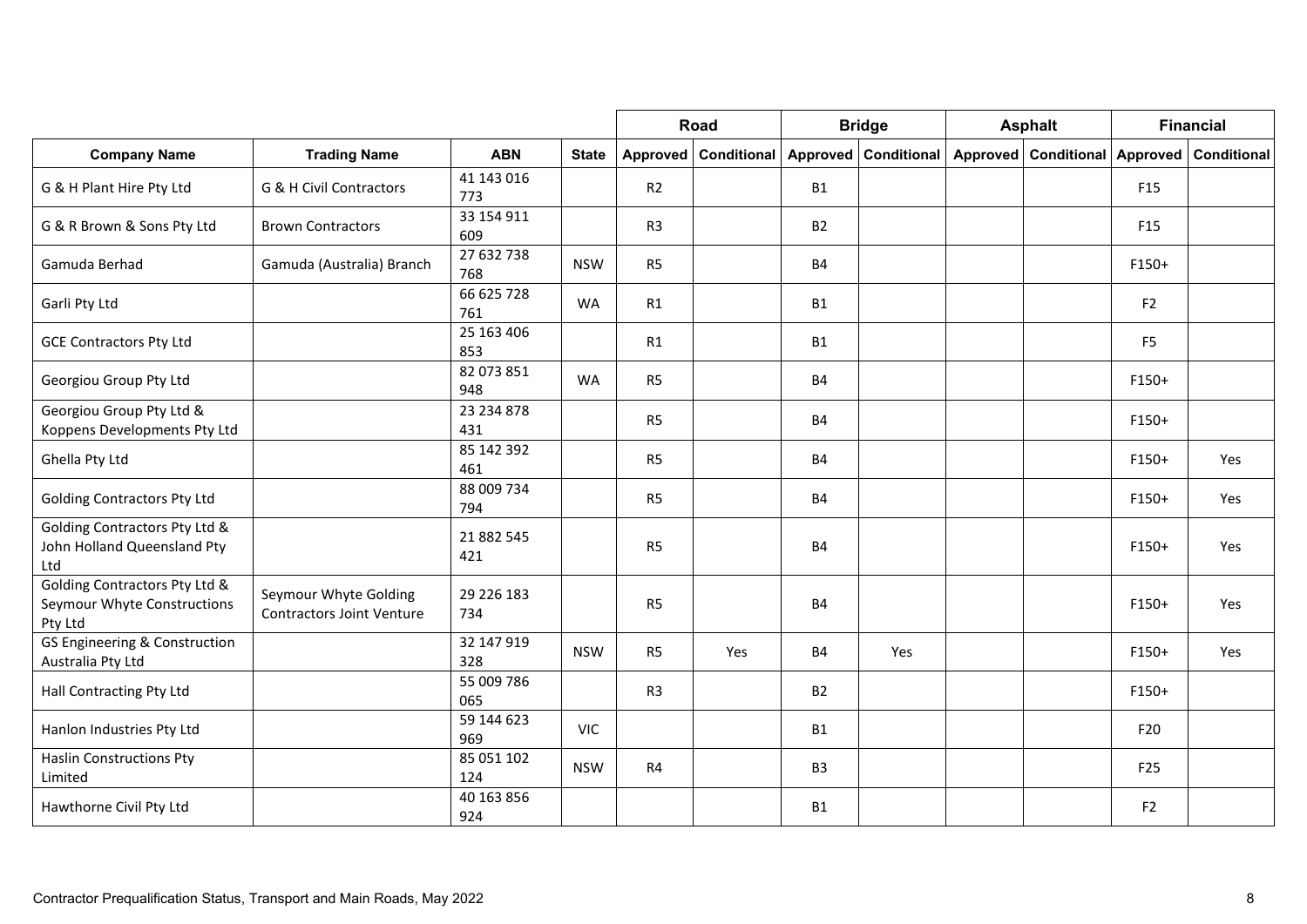|                                                                              |                                  |                   |              |                | Road                   |                | <b>Bridge</b>        | <b>Asphalt</b>                |                 | <b>Financial</b> |
|------------------------------------------------------------------------------|----------------------------------|-------------------|--------------|----------------|------------------------|----------------|----------------------|-------------------------------|-----------------|------------------|
| <b>Company Name</b>                                                          | <b>Trading Name</b>              | <b>ABN</b>        | <b>State</b> |                | Approved   Conditional |                | Approved Conditional | Approved Conditional Approved |                 | Conditional      |
| Hazell Bros (Qld) Pty Ltd                                                    |                                  | 46 145 228<br>986 |              | R <sub>3</sub> |                        | B2             |                      |                               | F50             |                  |
| Hazell Bros Group Pty Ltd                                                    |                                  | 27 088 345<br>804 | <b>TAS</b>   | R4             |                        | B <sub>3</sub> |                      |                               | F75             |                  |
| HEH Civil Pty Ltd                                                            |                                  | 47 126 519<br>168 |              | R <sub>3</sub> |                        | <b>B2</b>      |                      |                               | F15             |                  |
| Highway Construction Pty Ltd                                                 |                                  | 95 009 160<br>007 | <b>WA</b>    | R4             |                        | <b>B2</b>      |                      |                               | F100            |                  |
| Hiway Stablizers Australia Pty<br>Ltd                                        |                                  | 40 150 650<br>150 |              | R2             |                        |                |                      |                               | F50             |                  |
| J Hutchinson Pty Ltd                                                         | <b>Hutchinson Builders</b>       | 52 009 778<br>330 |              | R <sub>3</sub> |                        | <b>B2</b>      |                      |                               | $F150+$         |                  |
| JAC Civil Pty Ltd                                                            |                                  | 74 136 522<br>720 |              | R2             |                        | <b>B2</b>      |                      |                               | F10             |                  |
| Jamtek Structural Pty Ltd                                                    |                                  | 65 117 725<br>452 | SA           | R1             |                        | <b>B1</b>      |                      |                               | F <sub>5</sub>  |                  |
| JF Hull Holdings Pty Ltd                                                     |                                  | 29 010 732<br>304 |              | R4             |                        | <b>B4</b>      |                      |                               | $F150+$         |                  |
| JF Hull Holdings Pty Ltd & See<br>Civil Pty Ltd                              | HullSee JV                       | 46 560 149<br>732 |              | R <sub>5</sub> | Yes                    | <b>B4</b>      |                      |                               | $F150+$         |                  |
| Joe Wagner Group Pty Ltd                                                     |                                  | 13 163 372<br>790 |              | R2             |                        | <b>B2</b>      |                      |                               | F10             |                  |
| John Holland Queensland Pty<br>Ltd                                           |                                  | 67 133 069<br>280 |              | R <sub>5</sub> |                        | <b>B4</b>      |                      |                               | $F150+$         | Yes              |
| John Holland Queensland Pty<br>Ltd & SEE Civil Pty Ltd                       |                                  | 25 983 001<br>617 |              | R <sub>5</sub> |                        | <b>B4</b>      |                      |                               | $F150+$         | Yes              |
| John Holland Queensland Pty<br>Ltd & Seymour Whyte<br>Constructions Pty Ltd  | John Holland Seymour<br>Whyte JV | 47 226 482<br>705 |              | R <sub>5</sub> |                        | <b>B4</b>      |                      |                               | $F150+$         | Yes              |
| John Holland Queensland Pty<br>Ltd and McIlwain Civil<br>Engineering Pty Ltd |                                  | 72 947 073<br>862 |              | R <sub>5</sub> |                        | <b>B4</b>      |                      |                               | F150+           | Yes              |
| JRT Civil Pty Ltd                                                            |                                  | 74 159 700<br>071 |              | R2             |                        | <b>B1</b>      |                      |                               | F <sub>25</sub> |                  |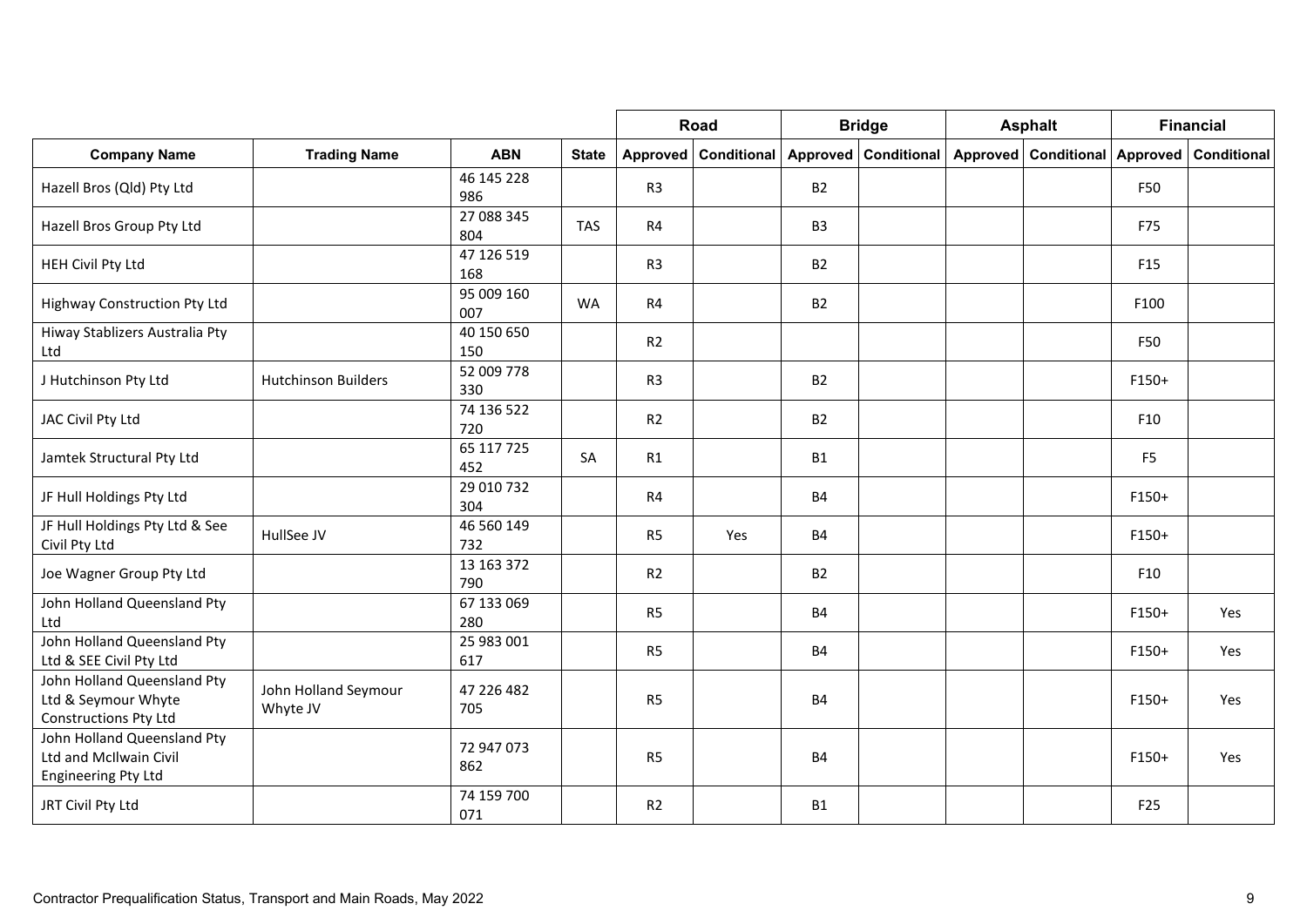|                                                                                                 |                     |                   |              |                | Road                 |                | <b>Bridge</b>      |          | <b>Asphalt</b>              |                 | <b>Financial</b> |
|-------------------------------------------------------------------------------------------------|---------------------|-------------------|--------------|----------------|----------------------|----------------|--------------------|----------|-----------------------------|-----------------|------------------|
| <b>Company Name</b>                                                                             | <b>Trading Name</b> | <b>ABN</b>        | <b>State</b> |                | Approved Conditional | Approved       | <b>Conditional</b> | Approved | <b>Conditional Approved</b> |                 | Conditional      |
| King Concreting (Qld) Pty Ltd                                                                   | Civform             | 70 075 411<br>442 |              | R1             |                      | <b>B2</b>      |                    |          |                             | F10             |                  |
| Koppens Developments Pty Ltd                                                                    |                     | 65 064 651<br>449 |              | R <sub>3</sub> |                      | <b>B2</b>      |                    |          |                             | F25             |                  |
| Laing O'Rourke Australia<br>Construction Pty Ltd                                                |                     | 39 112 099<br>000 | <b>VIC</b>   | R <sub>5</sub> |                      | <b>B4</b>      |                    |          |                             | $F150+$         |                  |
| <b>Lucas Total Contract Solutions</b><br>Pty Ltd                                                |                     | 79 137 901<br>805 | SA           | R <sub>3</sub> |                      | <b>B2</b>      |                    |          |                             | F50             | Yes              |
| Main Constructions Pty Ltd                                                                      |                     | 58 129 163<br>873 |              | R1             |                      | <b>B1</b>      |                    |          |                             | F75             |                  |
| Martinus Rail Pty Ltd                                                                           |                     | 90 117 147<br>645 |              | R <sub>2</sub> |                      | B <sub>3</sub> | Yes                |          |                             | F150            |                  |
| <b>McConnell Dowell Constructors</b><br>(Aust) Pty Ltd                                          |                     | 71 002 929<br>017 | <b>VIC</b>   | R <sub>5</sub> |                      | <b>B4</b>      |                    |          |                             | F150+           | Yes              |
| <b>McConnell Dowell Constructors</b><br>(Aust) Pty Ltd & Seymour<br>Whyte Constructions Pty Ltd |                     | 97 223 475<br>847 |              | R <sub>5</sub> |                      | <b>B4</b>      |                    |          |                             | $F150+$         | Yes              |
| McCosker Contracting Pty Ltd                                                                    |                     | 42 070 997<br>787 |              | R <sub>2</sub> | Yes                  | <b>B2</b>      | Yes                |          |                             | $F150+$         |                  |
| McIlwain Civil Engineering Pty<br>Ltd                                                           |                     | 90 053 214<br>707 |              | R <sub>5</sub> |                      | <b>B4</b>      |                    |          |                             | F75             |                  |
| McIlwain Civil Engineering Pty<br>Ltd & SGQ Pty Ltd                                             |                     | 73 715 843<br>474 |              | R <sub>5</sub> |                      | <b>B4</b>      |                    |          |                             | F100            |                  |
| Mendi Constructions Pty Ltd                                                                     |                     | 74 064 722<br>327 |              | R <sub>3</sub> | Yes                  | <b>B2</b>      |                    |          |                             | F50             |                  |
| Milray Contracting Pty Ltd                                                                      |                     | 52 133 500<br>937 |              | R <sub>2</sub> |                      | <b>B1</b>      |                    |          |                             | F10             |                  |
| Moorvale Earthmoving Pty Ltd                                                                    |                     | 46 134 729<br>329 |              | R1             |                      | <b>B1</b>      | Yes                |          |                             | F <sub>25</sub> |                  |
| Myuma Pty Ltd                                                                                   |                     | 22 099 676<br>963 |              | R <sub>2</sub> | Yes                  | <b>B1</b>      | Yes                |          |                             | F <sub>15</sub> |                  |
| N.Q. Civil Contractors Pty Ltd                                                                  |                     | 12 123 756<br>490 |              | R <sub>2</sub> |                      | <b>B2</b>      |                    |          |                             | F <sub>5</sub>  |                  |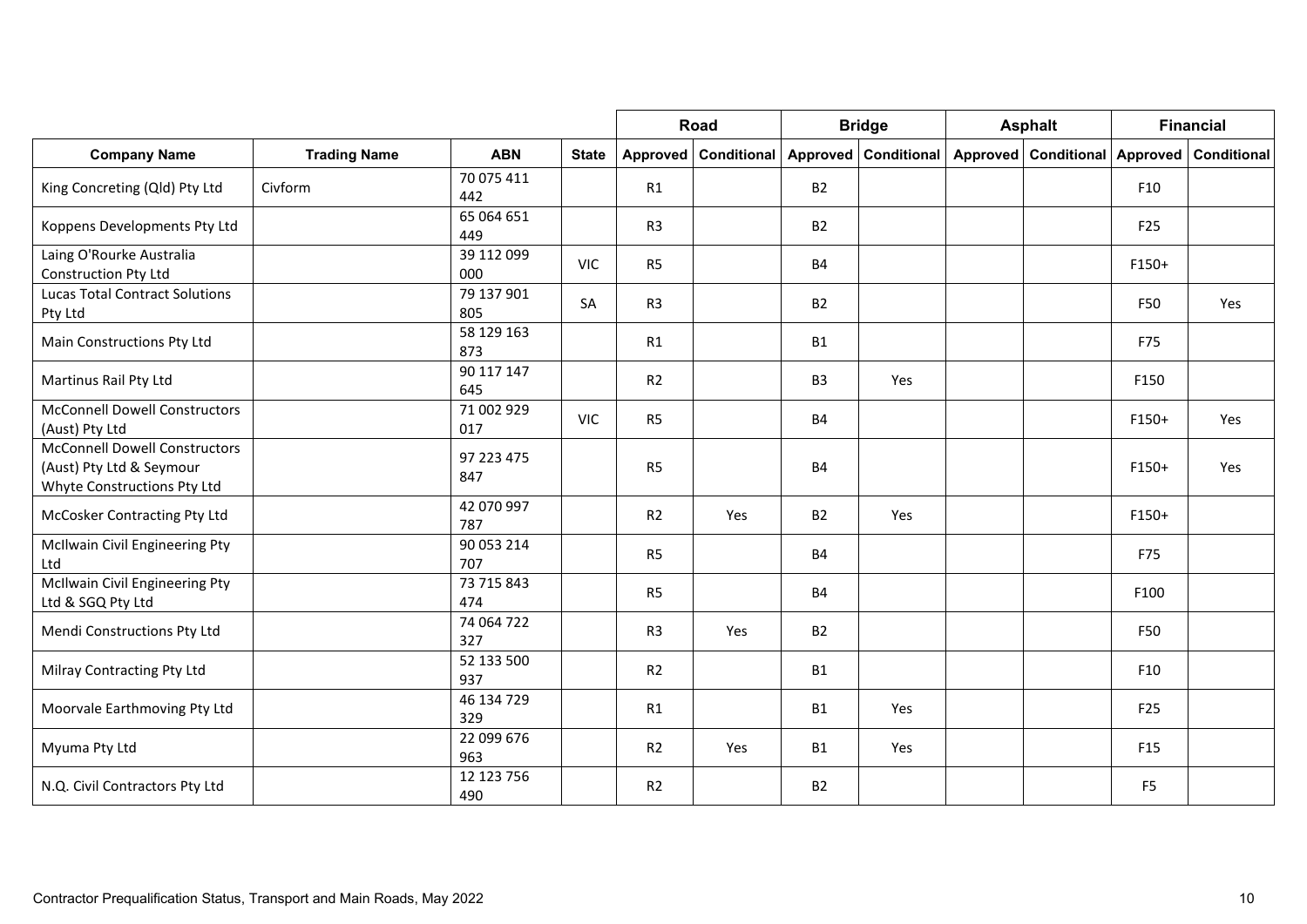|                                                          |                                                    |                   |              |                | Road                 |                | <b>Bridge</b>          |    | <b>Asphalt</b>                |                 | <b>Financial</b>   |
|----------------------------------------------------------|----------------------------------------------------|-------------------|--------------|----------------|----------------------|----------------|------------------------|----|-------------------------------|-----------------|--------------------|
| <b>Company Name</b>                                      | <b>Trading Name</b>                                | <b>ABN</b>        | <b>State</b> |                | Approved Conditional |                | Approved   Conditional |    | Approved Conditional Approved |                 | <b>Conditional</b> |
| Naric Pty Ltd                                            | Naric Civil                                        | 98 121 540<br>225 |              | R2             |                      | <b>B2</b>      |                        |    |                               | F <sub>25</sub> |                    |
| Nelmac Pty Ltd                                           |                                                    | 65 105 667<br>856 | <b>NSW</b>   | R <sub>3</sub> |                      | B <sub>3</sub> |                        |    |                               | F <sub>25</sub> |                    |
| <b>Newlands Civil Construction Pty</b><br>Ltd            |                                                    | 41 133 339<br>778 |              | R2             |                      | <b>B1</b>      |                        |    |                               | F <sub>25</sub> |                    |
| Novar Group Pty Ltd                                      |                                                    | 72 630 054<br>965 |              | R1             |                      | <b>B1</b>      |                        |    |                               | F1              |                    |
| OM Civil Pty Ltd                                         | OM Civil                                           | 31 600 791<br>053 |              | R2             |                      | <b>B1</b>      |                        |    |                               | F <sub>25</sub> |                    |
| Palmgrove Holdings Pty Ltd                               | <b>Carruthers Contracting</b>                      | 37 010 870<br>925 |              | R2             |                      | <b>B1</b>      |                        |    |                               | F25             |                    |
| Pensar Civil Pty Ltd                                     |                                                    | 70 120 834<br>675 |              | R <sub>3</sub> |                      | <b>B2</b>      |                        |    |                               | F <sub>25</sub> |                    |
| Pentacon Pty Ltd                                         |                                                    | 92 156 524<br>131 |              | R2             |                      | <b>B2</b>      |                        |    |                               | F <sub>25</sub> |                    |
| Pioneer North Queensland Pty<br>Ltd                      |                                                    | 80 068 203<br>734 |              |                |                      |                |                        | A3 |                               | F150+           | Yes                |
| QH & M Birt Pty Ltd                                      |                                                    | 15 009 963<br>222 |              | R <sub>3</sub> |                      | <b>B2</b>      |                        |    |                               | F150+           |                    |
| QCCS Pty Ltd                                             | Queensland Complete<br><b>Contracting Services</b> | 67 149 611<br>996 |              | R1             |                      | <b>B1</b>      |                        |    |                               | F10             |                    |
| <b>Quality Civil Construction Pty</b><br>Ltd             | River City Asphalt                                 | 75 144 499<br>749 |              |                |                      |                |                        |    |                               | F1              |                    |
| <b>Quality Management &amp;</b><br>Constructions Pty Ltd | QMC Group                                          | 29 067 829<br>323 |              | R <sub>2</sub> |                      | <b>B1</b>      |                        |    |                               | F <sub>25</sub> |                    |
| Queensland Central Bitumen<br>Pty Ltd                    |                                                    | 44 134 294<br>723 |              |                |                      |                |                        | A2 |                               | F25             |                    |
| Quickway Constructions Pty Ltd                           |                                                    | 80 123 146<br>449 | <b>NSW</b>   | R <sub>3</sub> |                      | B <sub>3</sub> |                        |    |                               | F50             |                    |
| RDS Roadworks Pty Ltd                                    |                                                    | 84 128 718<br>490 |              | R2             |                      | <b>B2</b>      |                        |    |                               | F10             |                    |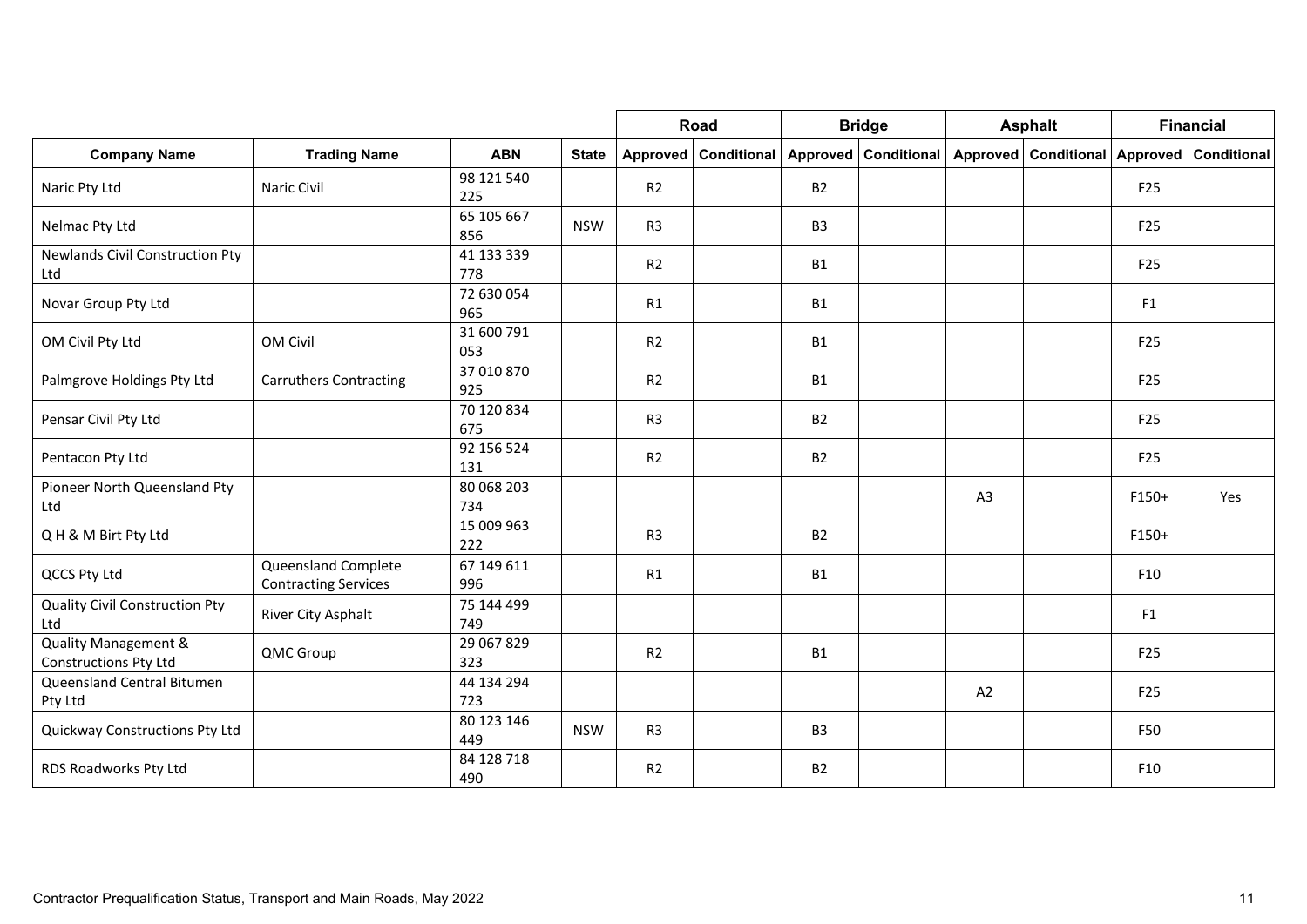|                                                                                 |                          |                   |              |                | Road                 |                | <b>Bridge</b>      |                | <b>Asphalt</b>       |                 | <b>Financial</b> |
|---------------------------------------------------------------------------------|--------------------------|-------------------|--------------|----------------|----------------------|----------------|--------------------|----------------|----------------------|-----------------|------------------|
| <b>Company Name</b>                                                             | <b>Trading Name</b>      | <b>ABN</b>        | <b>State</b> |                | Approved Conditional | Approved       | <b>Conditional</b> |                | Approved Conditional | Approved        | Conditional      |
| <b>Richmond Shire Council</b>                                                   |                          | 47 039 843<br>844 |              | R2             |                      | <b>B1</b>      |                    |                |                      |                 |                  |
| Rizzani de Eccher Australia Pty<br>Ltd                                          |                          | 80 147 862<br>897 | <b>WA</b>    | R <sub>5</sub> |                      | <b>B4</b>      |                    |                |                      | F150+           | Yes              |
| RMS Engineering &<br>Construction Pty Ltd                                       |                          | 74 128 352<br>250 |              | R <sub>3</sub> |                      | <b>B2</b>      |                    |                |                      | F <sub>25</sub> |                  |
| Road Builders Group Pty Ltd                                                     | Xroads                   | 54 634 975<br>241 |              |                |                      |                |                    | A2             |                      | F <sub>5</sub>  |                  |
| RoadTek - Department of<br>Transport & Main Roads                               | RoadTek                  | 39 407 690<br>291 |              | R <sub>4</sub> |                      | B <sub>3</sub> |                    |                |                      |                 |                  |
| <b>Robinson Civil Constructions</b><br>FNQ Pty Ltd                              | The Robinson Civil Group | 79 120 596<br>581 |              | R <sub>3</sub> |                      | <b>B2</b>      |                    |                |                      | F50             |                  |
| RPQ Asphalt Pty Ltd                                                             |                          | 70 088 212<br>757 |              | R1             |                      |                |                    | A4             |                      | F150+           | Yes              |
| RPQ Mackay Pty Ltd                                                              |                          | 74 093 593<br>616 |              |                |                      |                |                    | A <sub>3</sub> | Yes                  | F20             |                  |
| RPQ North Coast Pty Ltd                                                         |                          | 38 126 601<br>241 |              |                |                      |                |                    | A2             |                      | F150+           | Yes              |
| Ryan Civil Contracting Pty Ltd                                                  |                          | 35 116 909<br>221 |              | R1             |                      | <b>B1</b>      |                    |                |                      | F <sub>2</sub>  |                  |
| Samsung C&T Corporation                                                         |                          | 49 160 079<br>470 | <b>NSW</b>   | R <sub>5</sub> |                      | <b>B4</b>      |                    |                |                      | $F150+$         |                  |
| SEE Civil Pty Ltd                                                               |                          | 88 115 963<br>427 |              | R <sub>5</sub> | Yes                  | B <sub>3</sub> |                    |                |                      | F100            |                  |
| Seymour Whyte Constructions<br>Pty Ltd                                          |                          | 48 105 493<br>187 |              | R <sub>5</sub> |                      | <b>B4</b>      |                    |                |                      | $F150+$         |                  |
| Seymour Whyte Constructions<br>Pty Ltd and Boral Resources<br>(Qld) Pty Limited | Seymour Whyte Boral JV   | 29 768 960<br>398 |              | R <sub>5</sub> |                      | <b>B4</b>      |                    |                |                      | F150+           | Yes              |
| SGQ Pty Ltd                                                                     | SGQ                      | 18 146 949<br>706 |              | R4             |                      | B <sub>3</sub> |                    |                |                      | F100            |                  |
| Shadforth's Civil Pty Ltd                                                       | Shadforth                | 68 162 606<br>377 |              | R <sub>3</sub> |                      | <b>B2</b>      |                    |                |                      | $F150+$         |                  |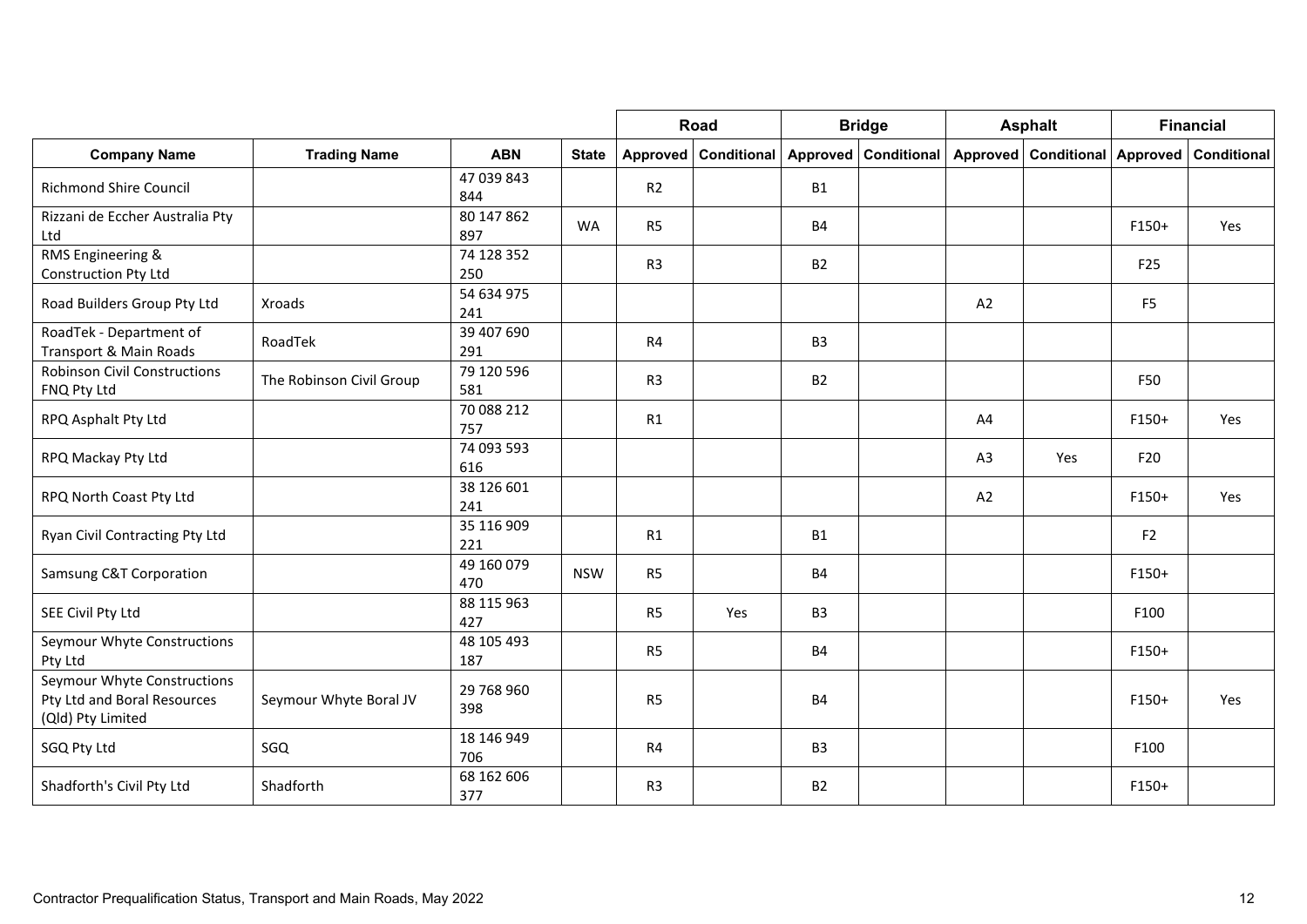|                                                         |                     |                   |              | Road           |                      | <b>Bridge</b>  |                      | <b>Asphalt</b> |                               | <b>Financial</b> |             |
|---------------------------------------------------------|---------------------|-------------------|--------------|----------------|----------------------|----------------|----------------------|----------------|-------------------------------|------------------|-------------|
| <b>Company Name</b>                                     | <b>Trading Name</b> | <b>ABN</b>        | <b>State</b> |                | Approved Conditional |                | Approved Conditional |                | Approved Conditional Approved |                  | Conditional |
| <b>Shamrock Civil Engineering Pty</b><br>Ltd            |                     | 68 066 655<br>856 |              | R <sub>3</sub> |                      | <b>B2</b>      |                      |                |                               | F75              |             |
| Silverstrand Developments Pty<br>Ltd                    |                     | 45 165 085<br>263 |              | R2             |                      | <b>B2</b>      |                      |                |                               | F10              |             |
| Skeen Constructions Pty Ltd                             |                     | 42 122 970<br>978 |              | R2             |                      | <b>B1</b>      |                      |                |                               | F <sub>5</sub>   |             |
| St Hilliers Property Pty Limited                        |                     | 66 082 729<br>039 |              | R2             |                      | <b>B1</b>      |                      |                |                               | F100             |             |
| Stabilco Pty Ltd                                        |                     | 54 087 601<br>956 | <b>VIC</b>   | R1             |                      |                |                      |                |                               | F10              |             |
| <b>Stabilised Pavements of</b><br>Australia Pty Limited |                     | 90 002 900<br>736 |              | R <sub>2</sub> |                      | <b>B1</b>      |                      |                |                               | F75              |             |
| Stanley Macadam Pty Ltd                                 |                     | 97 600 901<br>040 |              |                |                      |                |                      | A <sub>3</sub> | Yes                           | F25              |             |
| Strabag AG                                              |                     | 37 630 089<br>217 | <b>NSW</b>   | R <sub>5</sub> |                      | <b>B4</b>      |                      |                |                               | $F150+$          |             |
| Suncoast Asphalt Pty Ltd                                |                     | 69 136 592<br>875 |              |                |                      |                |                      | A <sub>3</sub> | Yes                           | F50              |             |
| Sunstate Asphalt Pty Ltd                                |                     | 95 151 868<br>398 |              |                |                      |                |                      | A4             | Yes                           | F25              |             |
| The Infrastructure Group                                |                     | 48 577 010<br>377 |              | R <sub>5</sub> |                      | <b>B4</b>      |                      |                |                               | $F150+$          | Yes         |
| Toowoomba Regional Council                              |                     | 99 788 305<br>360 |              | R <sub>3</sub> |                      | <b>B2</b>      |                      |                |                               |                  |             |
| Trico Asphalt Pty Ltd                                   | RPQ Ipswich Asphalt | 47 140 432<br>015 |              |                |                      |                |                      | A4             | Yes                           | $F150+$          | Yes         |
| Vassallo Constructions Pty Ltd                          |                     | 80 078 963<br>498 |              | R <sub>3</sub> |                      | B <sub>3</sub> |                      |                |                               | F50              |             |
| Vaughan Civil Pty Ltd                                   |                     | 50 152 638<br>447 | <b>NSW</b>   | R <sub>2</sub> |                      |                |                      |                |                               | F <sub>15</sub>  |             |
| VEC Civil Engineering Pty Ltd                           |                     | 42 067 541<br>879 | <b>TAS</b>   | R4             |                      | <b>B4</b>      |                      |                |                               | F150             | Yes         |
| Ventia Pty Limited                                      |                     | 51 603 146<br>676 | <b>NSW</b>   | R <sub>3</sub> |                      | <b>B2</b>      |                      |                |                               | F150+            | Yes         |